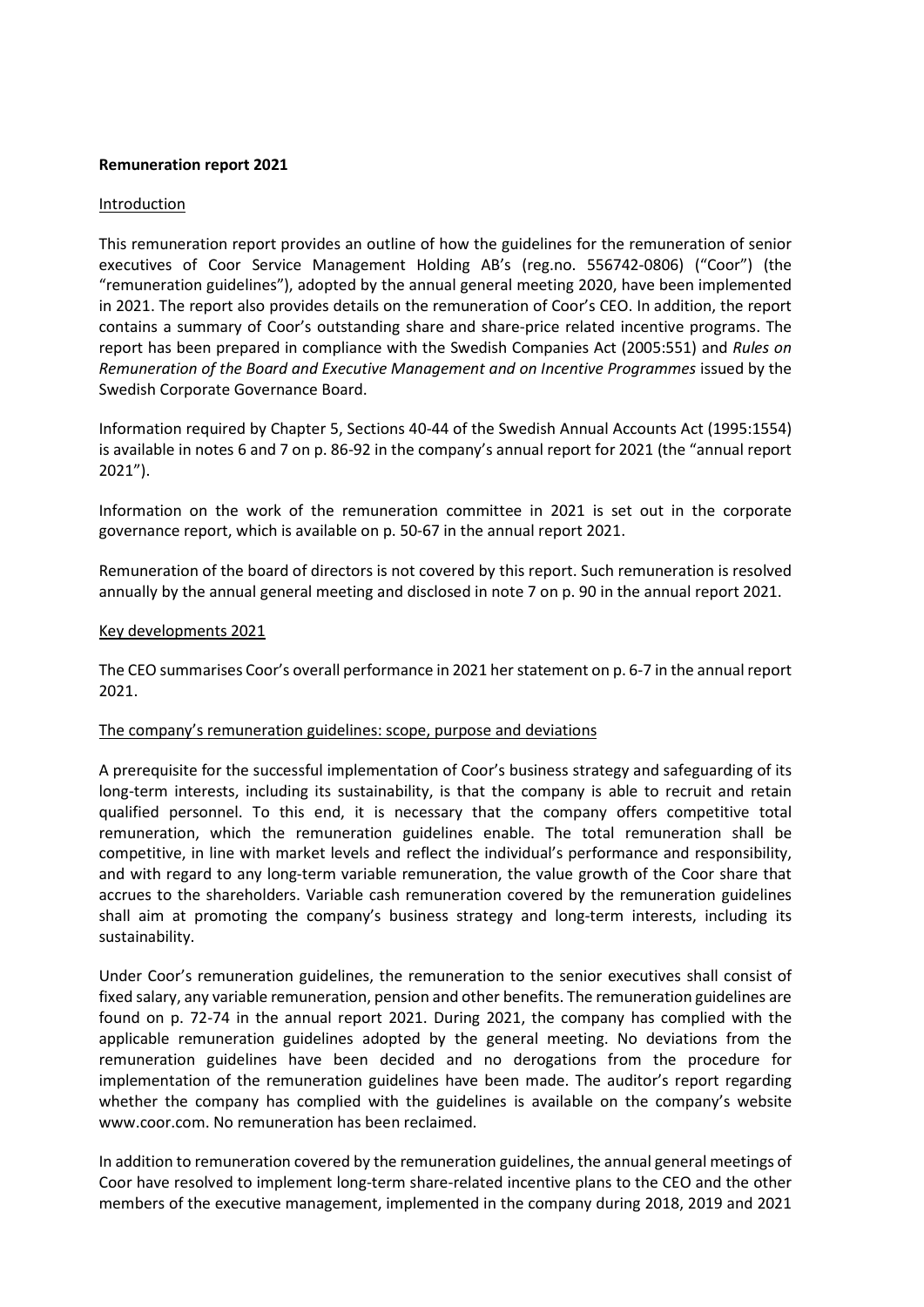(LTIP 2018, LTIP 2019 and LTIP 2021). The outcome of these plans does not qualify for pension benefits. The long-term share-related incentive plan proposed by the board of directors to the annual general meeting 2022 and any future share-related incentive plans to be approved by the general meetings are not subject to the guidelines.

### Table 1 – Total remuneration of the CEO (SEK)

Table 1 below sets out total remuneration paid to Coor's CEO during 2021.

|                                           |                    | Fixed remuneration     |                     | Variable remuneration             |                                     | 3                      | $\overline{4}$         | 5                          | 6                                                                |
|-------------------------------------------|--------------------|------------------------|---------------------|-----------------------------------|-------------------------------------|------------------------|------------------------|----------------------------|------------------------------------------------------------------|
| Name of Director,<br>position (start/end) | Financi<br>al year | Base salary            | Other benefits      | One-year<br>variable <sup>C</sup> | Multi-year<br>variable <sup>D</sup> | Extraordinary<br>items | Pension<br>expense     | Total<br>remunera-<br>tion | Proportion of<br>fixed and variable<br>remuneration <sup>E</sup> |
| AnnaCarin Grandin<br>(CEO)                | 2021               | 6,782,961 <sup>A</sup> | 99,741 <sup>B</sup> | 3,347,090                         | 1,072,208                           |                        | 1,932,824 <sup>E</sup> | 13,234,824                 | 67% / 33%                                                        |

Except for Multi-year variable remuneration, the table reports remuneration earned in 2021. Multi-year variable remuneration is reported if vested in 2021, as set out in column 8 of Table 2 below (as applicable). Disbursement of any payments may or may not have been made the same year.

A Including paid holiday pay but excluding increase/decrease of holiday pay liability.

<sup>B</sup> Company car and health insurance.

<sup>c</sup> One-year variable refers to variable remuneration related to the financial year, paid out the following year.

<sup>D</sup> Vested share awards as set out in column 8 of Table 2 below.

E Pension expense (column 4), which in its entirety relates to Base salary and is premium defined, has been counted entirely as fixed remuneration.

## Share based remuneration

## Share and share-price related incentive programs outstanding and completed during the year

Coor's annual general meeting has adopted three long-term incentive programmes (LTIPs), of which two currently are outstanding (LTIP 2019 and LTIP 2021). The incentive programmes cover a period of three years and require that participants acquire or already hold a certain number of Coor shares, known as investment shares. The participants are divided into three different categories (Category 1, 2 and  $3$ <sup>1</sup>, for each of which a maximum number of shares has been defined beforehand. Performance shares are allocated free of charge after the vesting period. The number of shares allocated varies among the different categories of participants. The basic criteria for allocation of performance shares are that the participant has remained an employee of the Coor group during the vesting period and has continued to hold his or her Coor shares over that period. The vesting periods for the outstanding programmes will end in connection with the publication of Coor's interim reports for the first quarter of 2022 (LTIP 2019) and 2024 (LTIP 2021), respectively.

The long-term incentive program LTIP 2018, adopted by the annual general meeting 2018, was completed in April 2021. The performance condition was 100 per cent fulfilled.

Coor´s long-term incentive programs that are outstanding and completed during the year are presented in more detail in p. 88-89 in the annual report 2021.

<sup>1</sup> Category 1 consists of Coor's CEO. Category 2 consists of members of Coor's Executive Management Team. Category 3 consists of members of the Top Management Team and other key employees of Coor.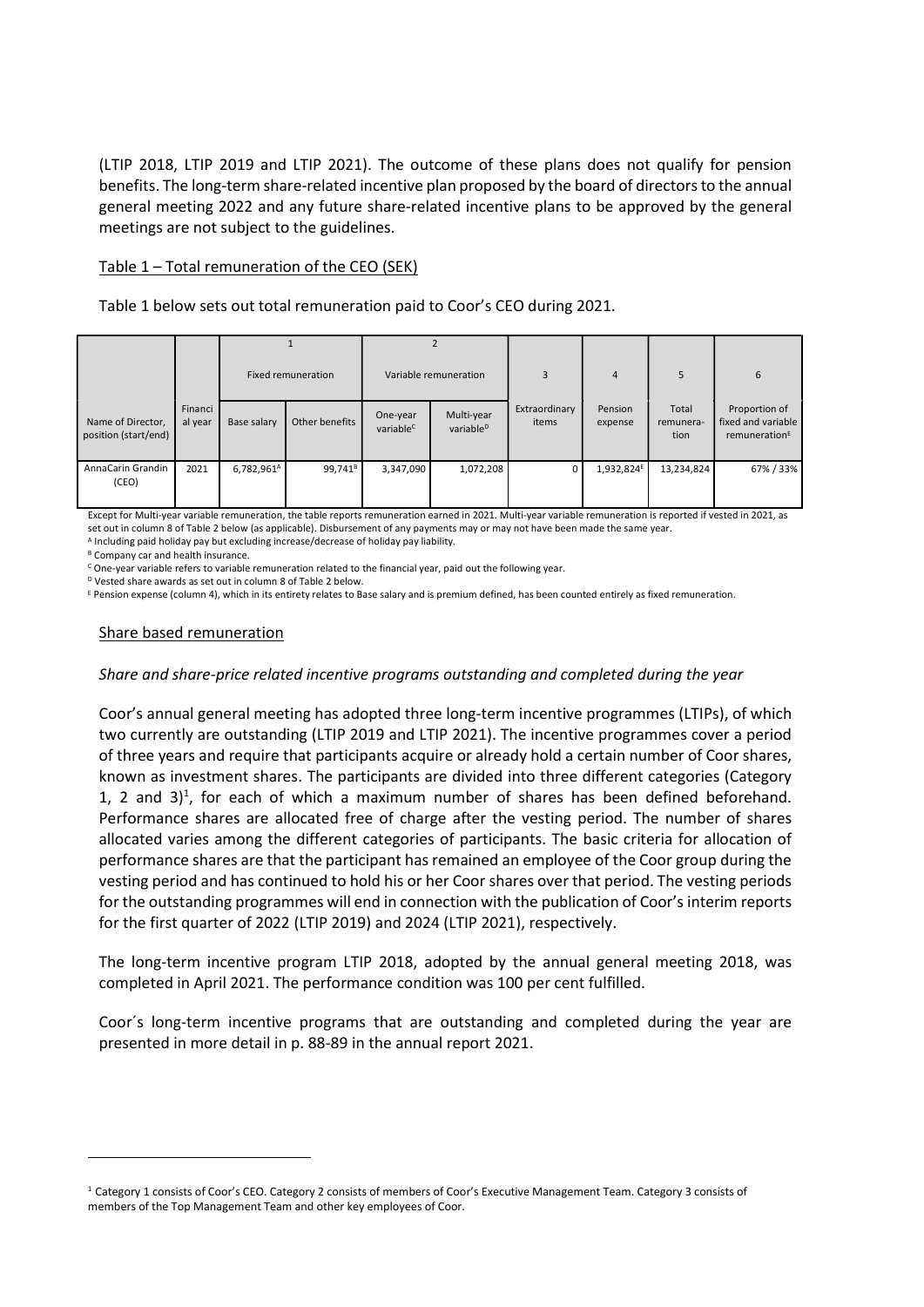# Description of performance conditions for the long-term incentive programmes

In addition to the employment condition, the allocation of performance shares is based on a number of performance conditions. The allocation of share rights depends on the extent to which the defined goals and performance conditions have been met during the performance period concerned. The performance conditions for LTIP 2018, LTIP 2019 and LTIP 2021 are the same, although minimum and maximum levels vary concerning customer satisfaction index.

The performance conditions are divided into three series: Series A, Series B and Series C. See below for a description of the conditions for each series.

# Series A: Change in customer satisfaction index

If Coor's average customer satisfaction score during the performance period is equal to or below the minimum level of 66<sup>2</sup>, no shares will be allocated. If Coor's average customer satisfaction score is equal to or exceeds the maximum level of  $70<sup>3</sup>$ , 100 per cent of the shares will be allocated. The allocation will be adjusted on a proportional basis if the outcome is somewhere between the minimum and maximum levels.

## Series B: Cumulative adjusted EBITA

If Coor's cumulative adjusted EBITA over the performance period is equal to or below the minimum level, defined as 10 per cent below the cumulative adjusted EBITA targeted in Coor's business plan for the three-year period commencing at the start of each programme, no shares will be allocated. If the percentage change in Coor's cumulative adjusted EBITA is equal to or exceeds the maximum level, defined as 10 per cent above the cumulative adjusted EBITA targeted in Coor's business plan, 100 per cent will be allocated. The allocation will be adjusted on a proportional basis if the outcome is somewhere between the minimum and maximum levels.

## Series C: Relative total shareholder return (TSR) growth

The allocation of shares varies depending on Coor's TSR growth relative to the weighted average of a group of other companies (the "Benchmark Group"). If Coor's cumulative TSR growth over the performance period is equal to or below the weighted average index for the Benchmark Group (the minimum level), no shares will be allocated. If Coor's cumulative TSR growth is equal to or exceeds the weighted average index for the Benchmark Group by more than 6 percentage points (the maximum level), 100 per cent will be allocated. The allocation will be adjusted on a proportional basis if the outcome is somewhere between the minimum and maximum levels.

## The call option programme

In addition to the share programmes described above, the annual general meeting 2018 resolved to introduce a call option programme, which does not constitute remuneration. For each investment share that was allocated to LTIP 2018, participants in the call option programme were offered to acquire 10 call options for Coor shares at market price. Each call option entitles the holder to purchase one Coor share during three exercise periods at the end of the programme period, but no later than 31 May 2022. A market-based premium was paid to Coor for the call options. The price per share on exercise of the call option is SEK 80.3. The option programme was aimed at members of the

<sup>2.</sup> Minimum level is 64 for LTIP 2018 and LTIP 2019.

<sup>3.</sup> Maximum level is 68 for LTIP 2018 and LTIP 2019.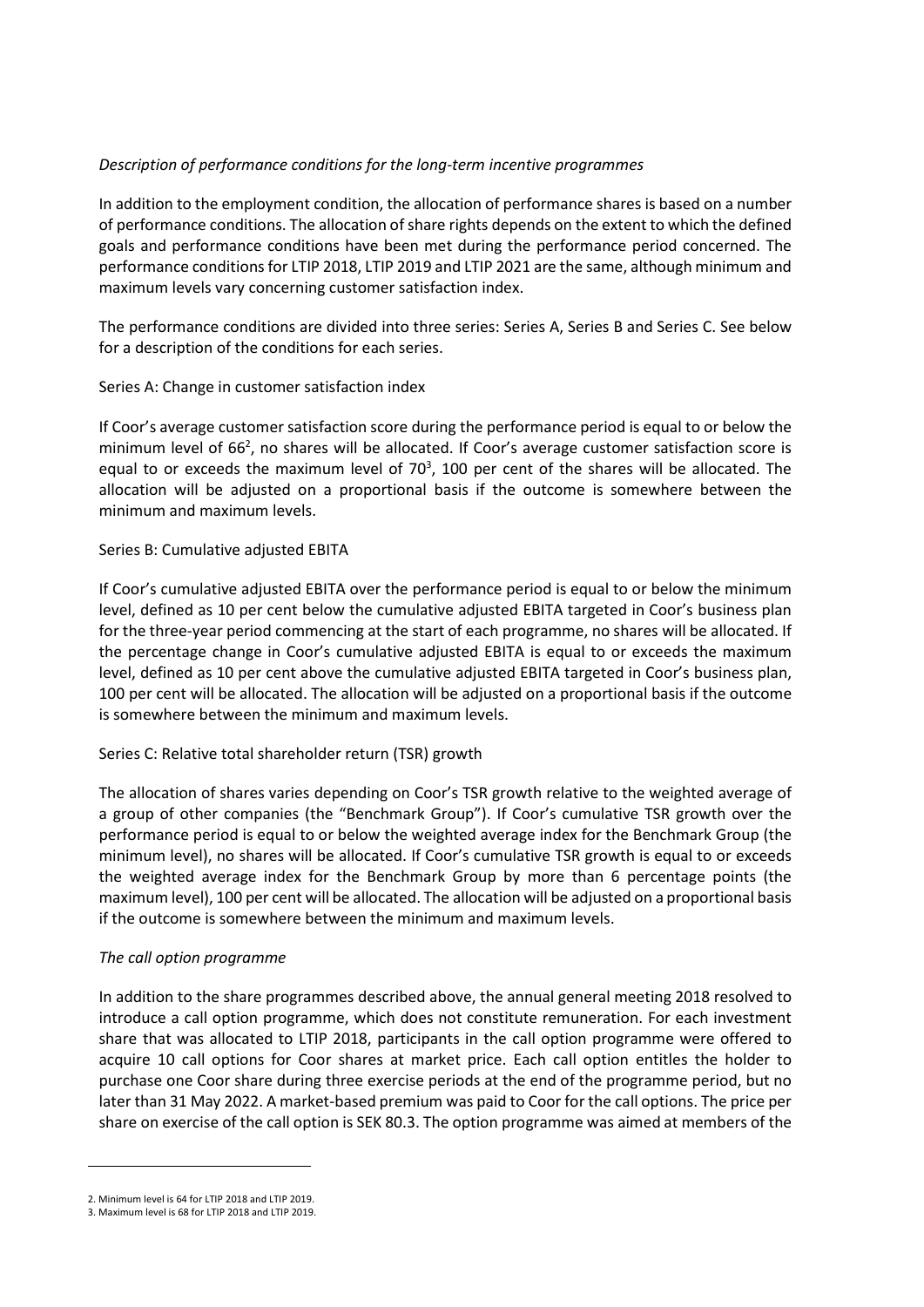Executive Management Team and comprises a total of 320,000 options. The call options are freely transferable and are not contingent on continued employment in Coor.

Remuneration of the CEO in shares

# Table 2 – Remuneration of the CEO in shares

|                           |                                          |                                     |                       |                     | Information regarding the reported financial year |                                                         |                              |                                              |                                                                      |                                                   |                           |
|---------------------------|------------------------------------------|-------------------------------------|-----------------------|---------------------|---------------------------------------------------|---------------------------------------------------------|------------------------------|----------------------------------------------|----------------------------------------------------------------------|---------------------------------------------------|---------------------------|
| Name of<br>Director,      | The main conditions of share award plans |                                     |                       |                     |                                                   | Opening balance                                         | During the year              |                                              |                                                                      | Closing balance                                   |                           |
| position                  | $1\,$                                    | $\overline{2}$                      | 3                     | $\overline{4}$      | 5                                                 | 6                                                       | $\overline{7}$               | $\bf 8$                                      | 9                                                                    | 10                                                | 11                        |
|                           | of plan                                  | Specification Performance<br>period | Award<br>date         | <b>Vesting Date</b> | End of<br>retention<br>period                     | Share awards<br>held<br>at the beginning<br>of the year | Awarded <sup>A)</sup>        | Vested <sup>B)</sup>                         | Subject to   Awarded  <br>performan<br>ce<br>condition <sup>C)</sup> | and<br>unvested retention<br>at year<br>$end^{D}$ | Subject<br>to a<br>period |
|                           | LTIP 2018                                | 2018-2020                           | 26 Septem<br>ber 2018 | 26 April<br>2021    | 26 April<br>2021                                  | 14,387                                                  | $\Omega$                     | 14,785<br>1,072,208<br>(SEK)                 | <sub>0</sub>                                                         | $\Omega$                                          | O                         |
| AnnaCarin<br>Grandin, CEO | LTIP 2019                                | 2019-2021                           | 7 June<br>2019        | April/May<br>2022   | April/May<br>2022                                 | 13,750                                                  | $\Omega$                     | $\Omega$                                     | ΩI                                                                   | 14,350                                            | $\Omega$                  |
|                           | LTIP 2021                                | 2021-2023                           | 31 May<br>2021        | April/May<br>2024   | April/May<br>2024                                 | $\mathbf 0$                                             | 54,000<br>3,834,000<br>(SEK) | $\Omega$                                     | 55,591                                                               | $\Omega$                                          | $\Omega$                  |
|                           |                                          |                                     |                       |                     |                                                   | <b>TOTAL</b><br>28,137                                  | <b>TOTAL</b><br>54,000       | <b>TOTAL</b><br>14,785                       | <b>TOTAL</b><br>55,591                                               | <b>TOTAL</b><br>14,350                            | <b>TOTAL</b>              |
|                           |                                          |                                     |                       |                     |                                                   |                                                         | <b>TOTAL</b><br>(SEK)        | <b>TOTAL</b><br>3,834,000 1,072,208<br>(SEK) |                                                                      |                                                   |                           |

A Number and value of share rights awarded at award date. Stated value calculated as the market price per share at the time of award (SEK 71,0) multiplied by the number of awards (54,000).

B Number and value of share rights vested on the vesting date. Original number of share rights (13,750) has been recalculated due to dividend compensation. Stated value calculated as the market price per share at vesting (SEK 72.5) multiplied by the number of awards (14,785).

C Total outstanding share rights at balance date still subject to performance conditions. Original number of share rights (54,000) has been recalculated due to dividend compensation.

D Total share rights awarded but unvested at balance date. Performance period expired on December 31, 2021. Original number of share rights (13,750) has been recalculated due to dividend compensation.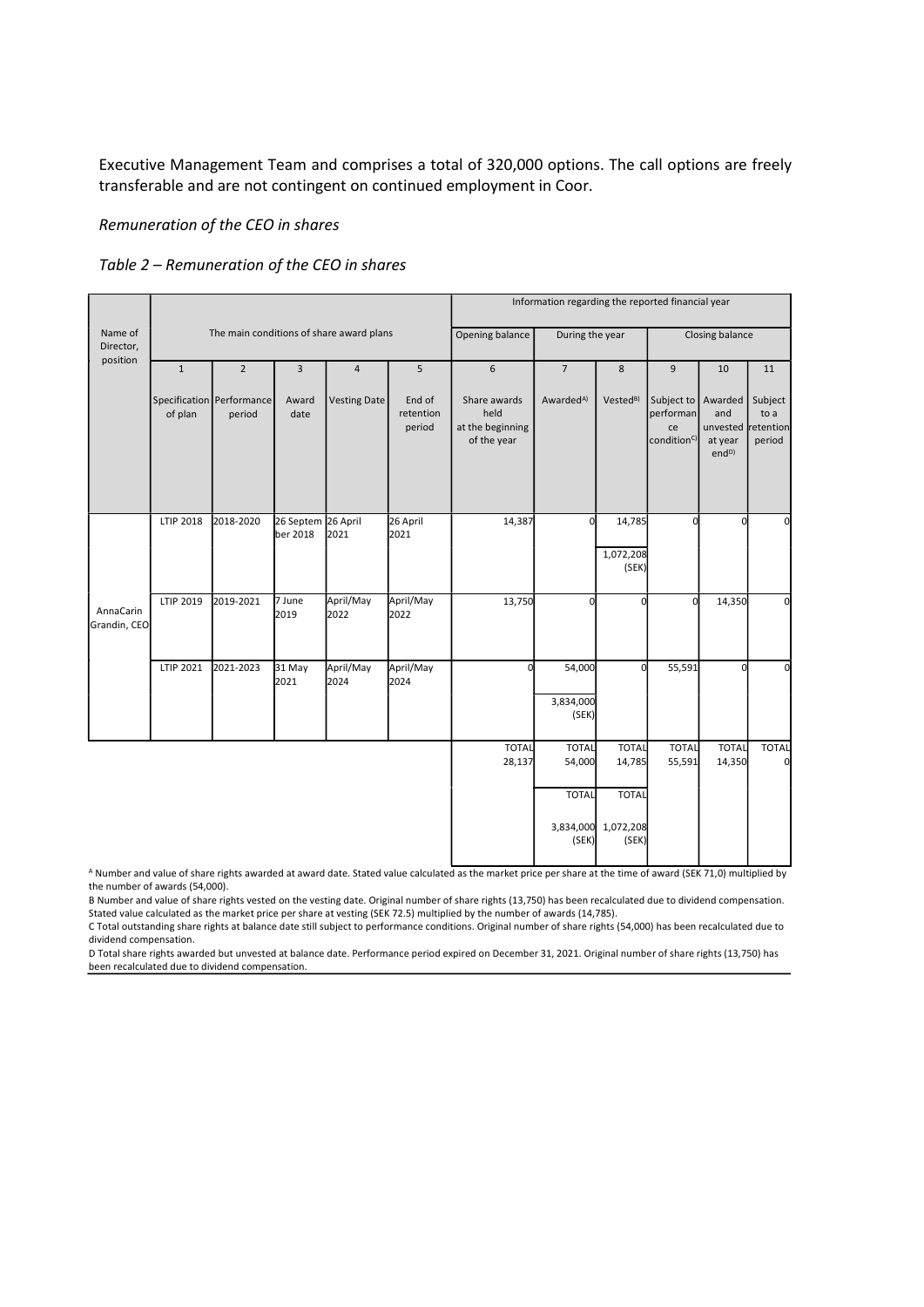## Compliance with the remuneration guidelines and application of performance criteria

A prerequisite for the successful implementation of the company's business strategy and safeguarding of its long-term interests, including its sustainability, is that the company is able to recruit and retain qualified personnel. To this end, it is necessary that the company offers competitive remuneration. Coor's remuneration guidelines enable the company to offer the executive management and the CEO a competitive total remuneration. Total remuneration of the CEO during 2021 has complied with the company's remuneration guidelines.

# Application of performance criteria

The performance measures for the CEO's variable remuneration have been selected to deliver the company's strategy and to encourage behaviour which is in the long-term interest of the company. In the selection of performance measures, the strategic objectives, and short-term and long-term business priorities for 2021 have been taken into account. The non-financial performance measures further contribute to alignment with sustainability as well as with the company values.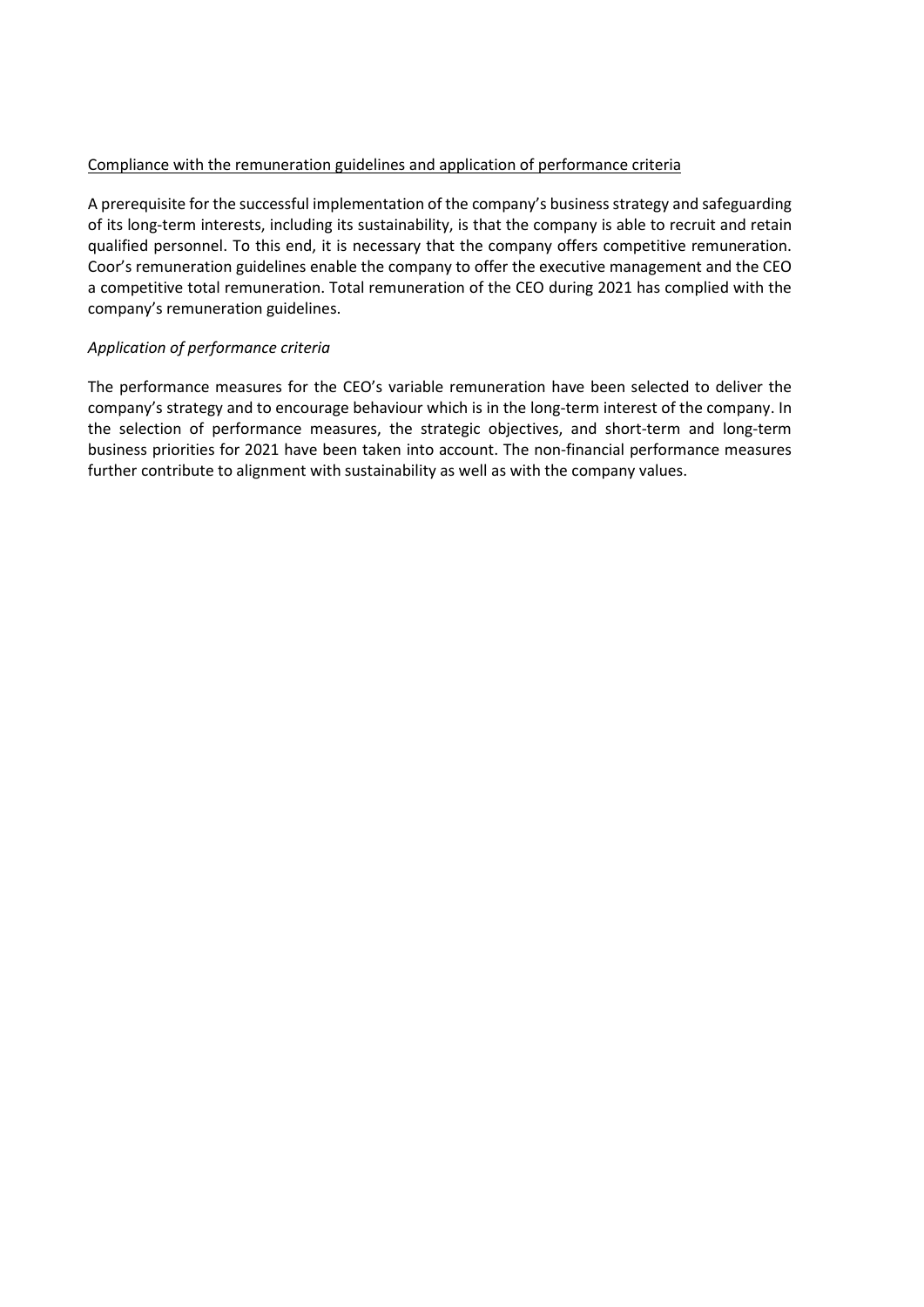Set out in Table 3 (a) and (b) below is a description of how the criteria for payment of variable shortand long-term compensation have been applied during the financial year.

Table 3 (a) – Performance of the CEO in the reported financial year: variable cash remuneration

|                                  | $\mathbf{1}$                                                                                                                                                                                                                                                                                                                                                                                                                                  | $\overline{2}$                                       | 3                                                                                           |
|----------------------------------|-----------------------------------------------------------------------------------------------------------------------------------------------------------------------------------------------------------------------------------------------------------------------------------------------------------------------------------------------------------------------------------------------------------------------------------------------|------------------------------------------------------|---------------------------------------------------------------------------------------------|
| Name of<br>Director,<br>Position | Description of the criteria related to the remuneration<br>component                                                                                                                                                                                                                                                                                                                                                                          | Relative weighting of<br>the performance<br>criteria | a) Measured performance and<br>b) actual award/remuneration outcome                         |
|                                  | EBITA for the Coor Group, max outcome 30 per cent of base<br>salary. EBITA budget for 2021 is MSEK 555. Bonus is payable if<br>the Adjusted EBITA exceeds the threshold of 85% of<br>the Adjusted EBITA budget and maximum bonus is payable if<br>Adjusted EBITA is 115% of the Adjusted EBITA<br>budget. Between the threshold level and the maximum, the<br>bonus is calculated linearly.                                                   | 50%                                                  | 631<br>a)<br><b>kSEK 1.865</b><br>b)                                                        |
|                                  | New business for Coor Group, maximum outcome 6 per cent<br>of base salary. Bonus is paid with SEK 750 per MSEK in annual<br>sales for organic business. Bonus is payable if the New<br>Business (incl. 1/3 of applicable M&A) exceed the threshold of<br>0% of the New Business budget and maximum bonus is<br>payable if New Business is 115% of the New Business<br>budget. Bonus is payable pro-rata between the threshold and<br>maximum. | 10%                                                  | 1. Organic business msek 1,213<br>a)<br>2. New business msek 1,257<br>b)<br><b>kSEK 390</b> |
| AnnaCarin<br>Grandin,<br>CEO     | Working capital, maximum outcome 6 per cent of base salary.<br>The Cash Conversion budget is 90%.<br>Bonus is payable if the Cash Conversion for the Group exceeds<br>the threshold of 80% and maximum bonus is payable if the<br>Cash Conversion is 100%. Bonus is payable pro-rata between<br>the threshold and maximum.                                                                                                                    | 10%                                                  | 98%<br>a)<br>b)<br><b>kSEK 351</b>                                                          |
|                                  | The CSI external target is $\geq$ 70, maximum outcome 6 per cent of<br>base salary. Bonus is payable if the CSI exceeds the threshold<br>of -5 units of the external target and maximum bonus is<br>payable if CSI +5 units of the CSI external target. Bonus is<br>payable pro-rata between the threshold and maximum.                                                                                                                       | 10%                                                  | a)<br>74<br><b>kSEK 351</b><br>b)                                                           |
|                                  | The EMI external target is ≥70, maximum outcome 6 per cent<br>of base salary. Bonus is payable if the EMI exceeds the<br>threshold of -5 units of the external target and maximum<br>bonus is payable if EMI +5 units of the EMI external<br>target. Bonus is payable pro-rata between the threshold and<br>maximum.                                                                                                                          | 10%                                                  | 78<br>a)<br><b>kSEK 390</b><br>b)                                                           |
|                                  | The TRIF external target is ≤3,5, maximum outcome 6 per cent<br>of base salary. Bonus is payable if the TRIF is less than the<br>threshold of +3,5 units of the external target and maximum<br>bonus is payable if TRIF is -3,5 units of the TRIF external<br>target. Bonus is payable pro-rata between the threshold and<br>maximum.                                                                                                         | 10%                                                  | 8,9<br>a)<br>kSEK0<br>b)                                                                    |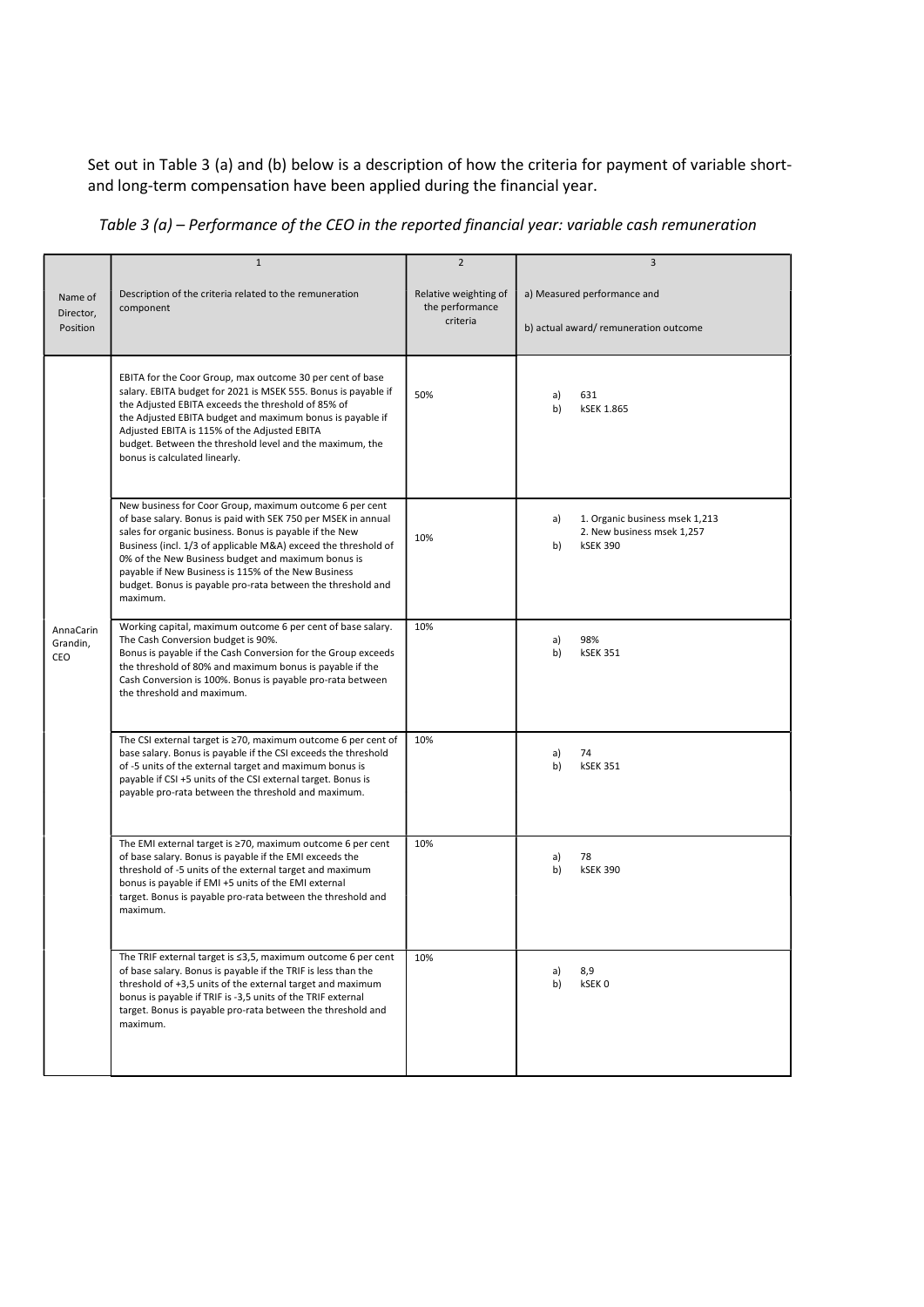Table 3 (b) – Performance of the CEO in the reported financial year: share-based incentives

|                                     | $\mathbf{1}$ | $\overline{2}$                                                                                                                                                                                                                                                                                                                                                                                                                                                                                                                                                                                                                                                                                                                                                      | $\overline{3}$                                       | $\overline{4}$                                                                |
|-------------------------------------|--------------|---------------------------------------------------------------------------------------------------------------------------------------------------------------------------------------------------------------------------------------------------------------------------------------------------------------------------------------------------------------------------------------------------------------------------------------------------------------------------------------------------------------------------------------------------------------------------------------------------------------------------------------------------------------------------------------------------------------------------------------------------------------------|------------------------------------------------------|-------------------------------------------------------------------------------|
| Name of<br>Director.<br>Position    | Name of plan | Description of the criteria related to the remuneration component                                                                                                                                                                                                                                                                                                                                                                                                                                                                                                                                                                                                                                                                                                   | Relative weighting of<br>the performance<br>criteria | a) Measured<br>performance and<br>b) actual award/<br>remuneration<br>outcome |
|                                     |              | Series A: Customer satisfaction index. If Coor's average customer<br>satisfaction score during the performance period is equal to or<br>below the minimum level of 64, no shares will be allocated. If Coor's<br>average customer satisfaction score is equal to or exceeds the<br>maximum level of 68, 100 per cent of the shares will be allocated.<br>The allocation will be adjusted on a proportional basis if the<br>outcome is somewhere between the minimum and maximum<br>levels.                                                                                                                                                                                                                                                                          | 20%                                                  | a) 70.7<br>b) kSEK 240*                                                       |
| <b>AnnaCarin</b><br>Grandin.<br>CEO | LTIP 2019    | Series B: Cumulative adjusted EBITA. If Coor's cumulative adjusted<br>EBITA over the performance period is equal to or below the<br>minimum level, defined as 10 per cent below the cumulative<br>adjusted EBITA targeted in Coor's business plan for the three-year<br>period commencing at the start of each programme, no shares will<br>be allocated. If the percentage change in Coor's cumulative adjusted<br>EBITA is equal to or exceeds the maximum level, defined as 10 per<br>cent above the cumulative adjusted EBITA targeted in Coor's<br>business plan, 100 per cent will be allocated. The allocation will be<br>adjusted on a proportional basis if the outcome is somewhere<br>between the minimum and maximum levels.                            | 60%                                                  | a) kSEK 1,736,395<br>b) kSEK 705**                                            |
|                                     |              | Series C: Relative total shareholder return (TSR) growth. The<br>allocation of shares varies depending on Coor's TSR growth relative<br>to the weighted average of a group of other companies (the<br>"Benchmark Group"). If Coor's cumulative TSR growth over the<br>performance period is equal to or below the weighted average<br>index for the Benchmark Group (the minimum level), no shares will<br>be allocated. If Coor's cumulative TSR growth is equal to or exceeds<br>the weighted average index for the Benchmark Group by more than<br>6 percentage points (the maximum level), 100 per cent will be<br>allocated. The allocation will be adjusted on a proportional basis if<br>the outcome is somewhere between the minimum and maximum<br>levels. | 20%                                                  | a) 29.3%<br>b) kSEK 240*                                                      |

Vesting date of LTIP 2021 is in April/May 2024. Performance period of LTIP 2021 expires on 31 December 2023.

\*Based on market price per share at balance date (SEK 82.7) multiplied by the number of expected share awards as of vesting date (2,909). Vesting period still running.

\*\* Based on market price per share at balance date (SEK 82.7) multiplied by the number of expected share awards as of vesting date (8,532). Vesting period still running.